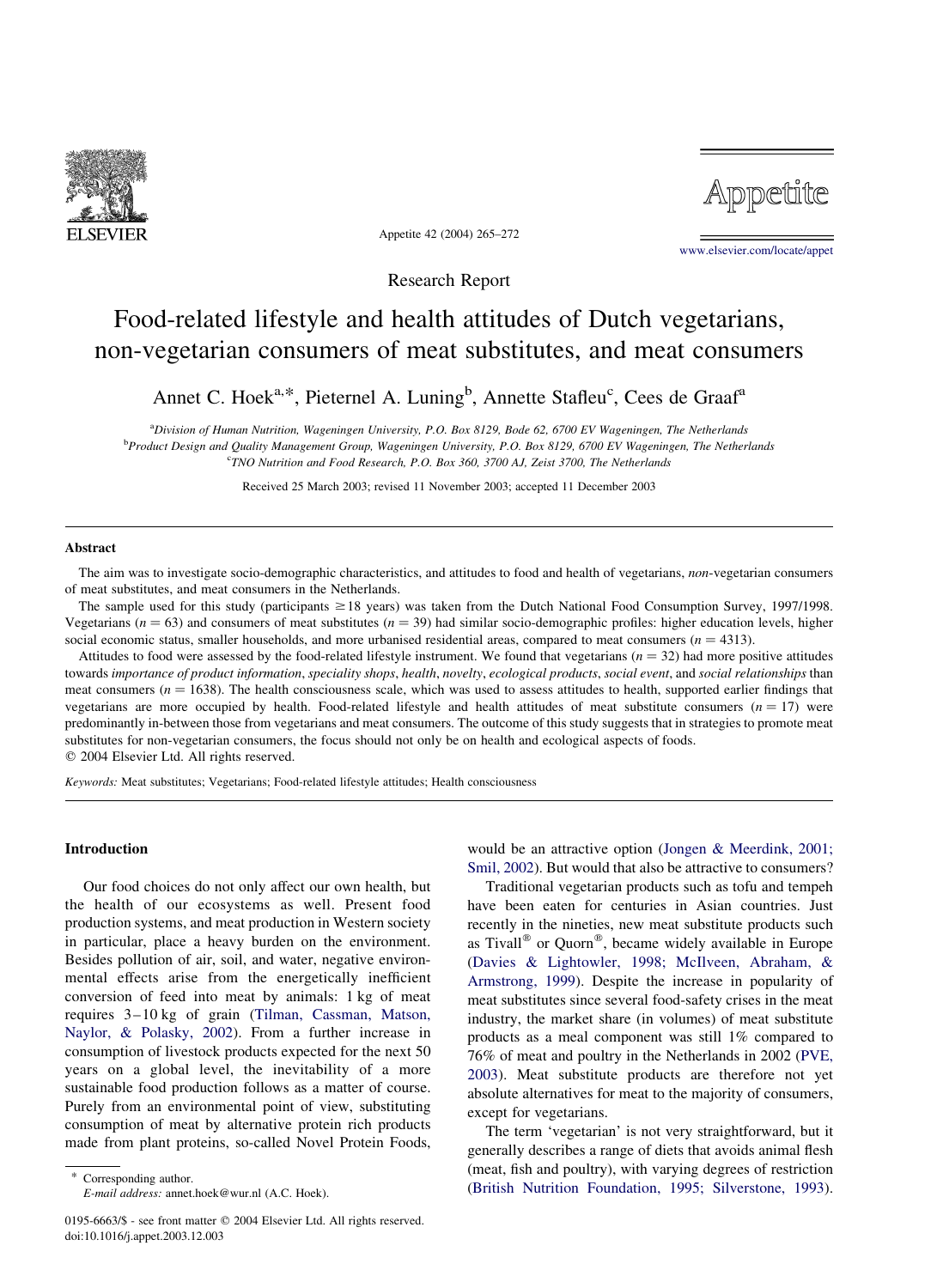Vegetarian diets are not only associated with a decreased frequency of meat consumption, moreover with a particular belief or lifestyle. Moral and ethical beliefs, consisting of rejections of killing animals and concerns for animal welfare are reported as the main reason to avoid meat in the Western world ([Beardsworth & Keil, 1992; Kalof, Dietz,](#page-6-0) [Stern, & Guagnano, 1999; Kenyon & Barker, 1998;](#page-6-0) [Worsley & Skrzypiec, 1998](#page-6-0)). Vegetarians obviously express a certain philosophy in their choice of foods ([Allen, Wilson, Ng, & Dunne, 2000; Lindeman & Sirelius,](#page-6-0) [2001; Twigg, 1983\)](#page-6-0). Besides moral and ethical beliefs, health reasons seem to play an increasing important role to hold a vegetarian lifestyle nowadays ([Barr & Chapman,](#page-6-0) [2002; Jabs, Devine, & Sobal, 1998\)](#page-6-0). The appearance of socalled part-time vegetarians has also been explained in the perspective of an increasing number of health consciousness consumers ([Janda & Trocchia, 2001](#page-6-0)).

For promotion of environmentally acceptable Novel Protein Foods it is essential to know if current consumers of meat substitutes, other than vegetarians, have a higher interest in environmental and health issues as well. The aim of this study was therefore to compare socio-demographic characteristics and attitudes to food and health between vegetarians, non-vegetarian consumers of meat substitutes, and meat consumers in the Netherlands.

# Methods

## Socio-demographic characteristics

We used data from a nation-wide sample of the Netherlands, the Dutch National Food Consumption Survey, 1997/1998 (DNFCS), to identify vegetarians, nonvegetarian consumers of meat substitutes and meat consumers, including their socio-demographic characteristics. The initial purpose of this survey was to describe consumption, and its development over time, of different food groups in the Netherlands. Food consumption data were collected from April 1997 until March 1998, by means of a two-day food diary of a representative random sample survey of households in the Dutch population with a caretaker aged  $\leq$  75 years. In addition, a sample of households with a caretaker  $>75$  years was obtained, which resulted in a total sample of 6250 subjects aged 1–97 from 2564 households ([Fig. 1](#page-2-0)). Recording days were equally distributed throughout the week and across seasons, but not during holidays ([Hulshof, Kistemaker, & Bouman,](#page-6-0) [1998\)](#page-6-0). Besides information on food consumption of the respondents, personal data were assessed and inquiries were made on specific dietary lifestyles.

For our purposes, the additional elderly sample of DNFCS and persons younger than 18 years were excluded from analysis to minimise influences of parents or nursing homes in the choice for a certain diet. Respondents with other specific dietary lifestyles, such as macrobiotic or

anthroposophic, were excluded from our study. The remaining respondents were assigned to one of the following groups ([Fig. 1\)](#page-2-0):

1. Vegetarians  $(n = 63)$ 

Vegetarians were respondents who indicated to have a vegetarian dietary lifestyle (i.e. eating meat less than once a week). Vegans  $(n = 6)$ , often referred to as strict vegetarians, were also included in the vegetarian group and were respondents who indicated to have a strict vegetarian lifestyle.

2. Consumers of meat substitutes  $(n = 39)$ 

Consumers of meat substitutes were respondents who recorded the consumption of at least one meat substitute product and who did not indicate to be vegetarian.

3. Meat consumers  $(n = 4313)$ 

Meat consumers were respondents who did not indicate a specific dietary lifestyle and did not consume a meat substitute product during the recording days.

Based on literature ([Freeland-Graves, Greninger, &](#page-6-0) [Young, 1986; Jabs et al., 1998; Perry, McGuire,](#page-6-0) [Neumark-Sztainer, & Story, 2001\)](#page-6-0) describing sociodemographic characteristics associated with vegetarianism, we selected the following variables for our study: gender, age, household size (number of persons in the household), education level (from primary school to university training, categorised into 7 classes), gross household income (from  $\epsilon$ 0 to  $>\epsilon$ 3630, categorised into 15 classes), degree of urbanisation of residential area (from  $\lt$  500 addresses/km<sup>2</sup> to  $>$  2500 addresses/km<sup>2</sup>, categorised into five classes) and social economic status (SES, based on educational, occupation and occupational position, and categorised into five classes).

The number of persons with a vegetarian housemate was also taken into account for both vegetarians and consumers of meat substitutes, in order to verify potential social influence on specific dietary lifestyle or consumption of meat substitutes. Meat substitute products available in 1997 and 1998 were defined according to Dutch Nutrient Database codes 1996 [\(NEVO, 1996\)](#page-6-0) as tofu, tempeh, Tivall<sup>®</sup>, and Quorn<sup>®</sup>, for example vegetarian burgers, schnitzels and stir-fry products.

# Food-related lifestyle instrument

The food-related lifestyle instrument ([Bredahl & Gru](#page-6-0)[nert, 1998; Brunsø & Grunert, 1998; Grunert, Brunsø, &](#page-6-0) [Bisp, 1997](#page-6-0)) was used as a tool to measure attitudes to food, i.e. how people link food to the attainment of life values, and to compare these between vegetarians, consumers of meat substitutes and meat consumers. This 69-item questionnaire (seven-point scales, from 'totally disagree' to 'totally agree') measures 23 lifestyle dimensions, that cover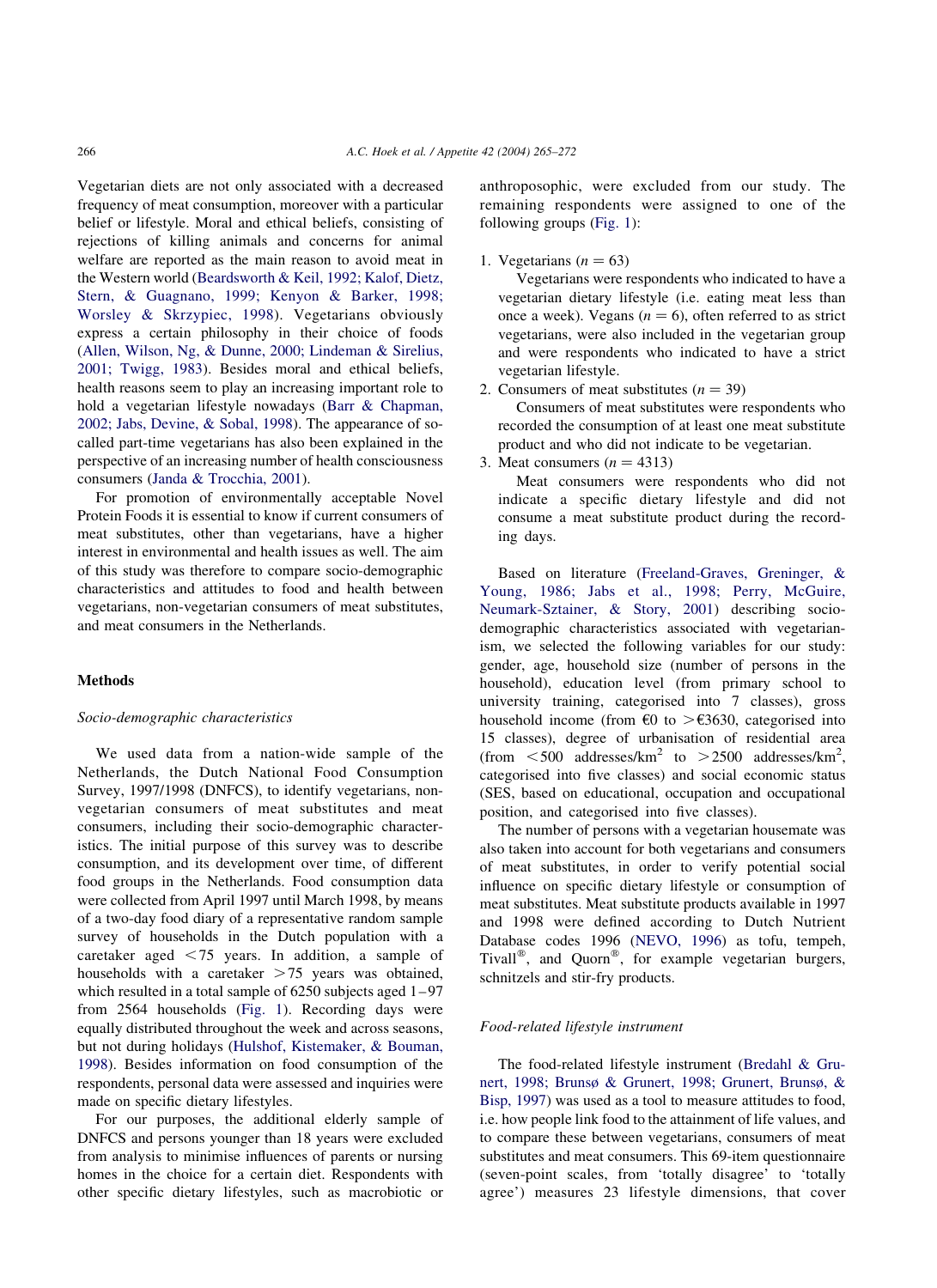<span id="page-2-0"></span>

Fig. 1. Scheme of the study population taken from the Dutch National Food Consumption Survey 1997/1998. A two-day food diary and personal data were taken from the study population. A selection of the respondents (lower row of boxes) also filled out the food-related lifestyle questionnaire (FRL) and health consciousness scale (HCS).

the assessment, preparation and actual consumption of food products: ways of shopping, quality aspects, cooking methods, consumption situations and purchasing motives. The construct validity of the food-related lifestyle dimensions has been extensively tested, indicating that the factor structures are stable across cultures and over time ([Scholderer, Brunsø, Bredahl, & Grunert, 2004\)](#page-7-0).

The questionnaire was translated into Dutch and rated by a subset of DNFCS respondents that were holding main responsibility for household shopping and cooking (Fig. 1).

#### Health consciousness scale

An additional questionnaire on health attitudes was analysed in this study to further explore the role of health motives in the three consumer groups. Health consciousness assesses the degree to undertake health actions and was operationalised by the health consciousness scale on anchored line scales ([Oude Ophuis, 1989; Schifferstein &](#page-6-0) [Oude Ophuis, 1998](#page-6-0)).

In this study, the Dutch version of the 11-item health consciousness scale was rated on a five-point scale (ranging from 'totally disagree' to 'totally agree') by the subset of DNFCS respondents (Fig. 1).

## Data analysis

Gender was compared between the consumer groups by using a Pearson's  $X^2$ -test (pair wise), other categorical socio-demographic variables were rearranged into three ordinal classes for which  $X^2$ -tests for trend were used. One-Way ANOVA tests (two-tailed) with post hoc tests (Games-Howell) were used to compare age and household size between consumers. Multivariate analyses of socio-demographic variables were performed by a logistic regression procedure with the forward stepwise method, in which the meat consumer group was taken as the reference group. In the logistic regression analysis the original classes from the socio-demographic variables were used. We excluded SES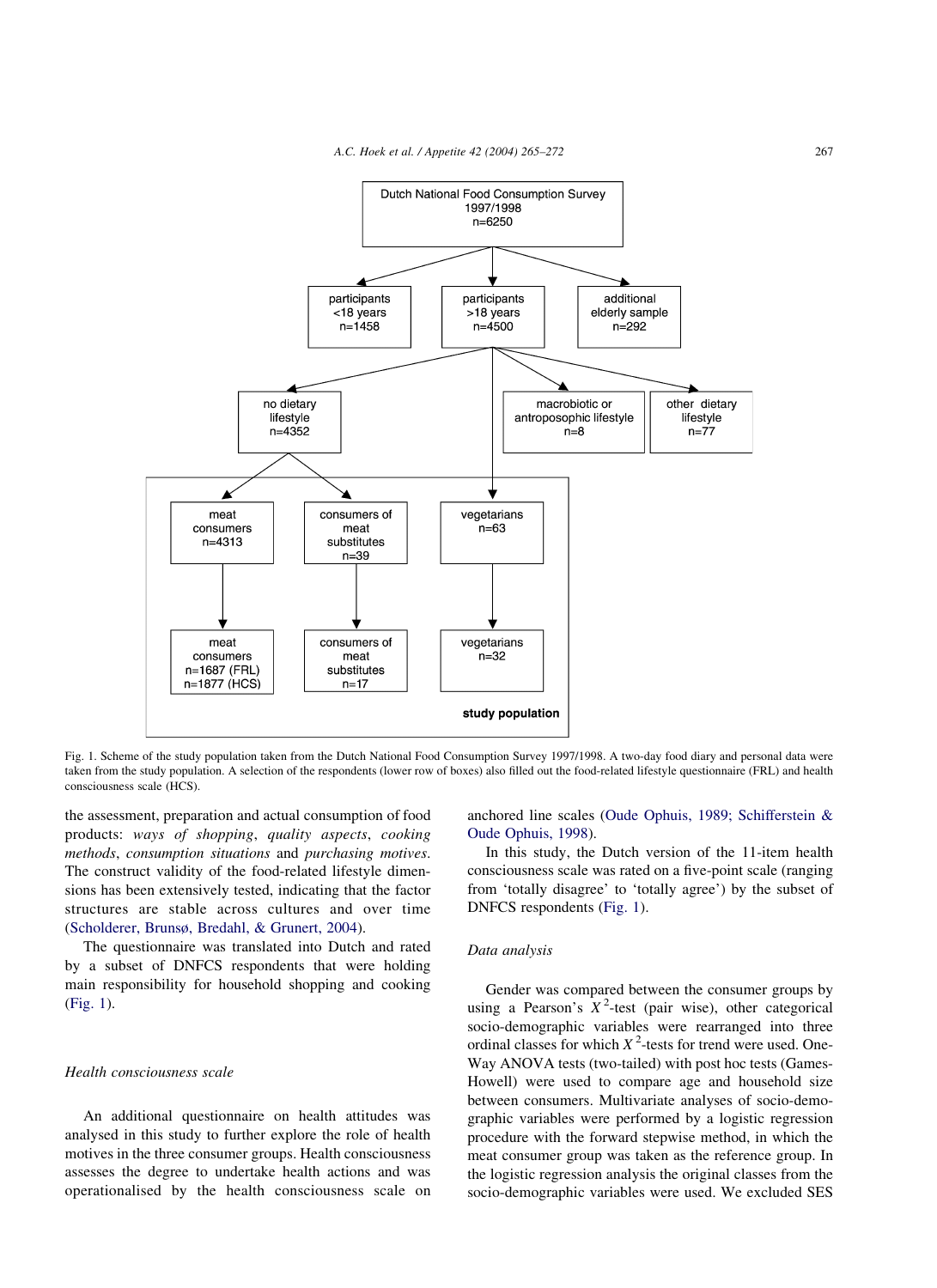from regression analysis due to high correlation with education level (Pearson's  $r = 0.62$ ).

The mean scores on the 23 dimensions of the foodrelated lifestyle instrument were compared between vegetarians, consumers of meat substitutes, and meat consumers by One-Way ANOVA (two-tailed) with post hoc tests (Games-Howell). Respondents with missing values for one of the items in a scale were excluded from analysis. In addition, Cronbach  $\alpha$ 's were assessed as a measure of internal reliability.

A Principal Component Analysis with varimax rotation was run with the health consciousness scale, and mean scores on the derived factors compared between the consumer groups by One-Way ANOVA (two-tailed) with post hoc tests (Games-Howell). All analyses were conducted with SPSS 10.0 statistical software and p-values below 0.05 were considered statistically significant.

## **Results**

#### Socio-demographic characteristics

A comparison of socio-demographic characteristics showed a trend of both vegetarians and consumers of meat substitutes, towards smaller households, higher education levels, higher SES, and more urbanised residential areas, relative to meat consumers. In addition, the vegetarian group consisted of a higher percentage of women compared to meat consumers (Table 1). The gender distribution between consumers of meat substitutes and meat consumers was not significantly different. Among vegetarians, there were 19 respondents (30%) who lived with a vegetarian housemate, while this applied for only two consumers of meat substitutes (5%).

Multivariate analyses indicated that gender ( $\beta = 0.81$ ,  $SE = 0.31, p < 0.009$ , education ( $\beta = 0.40$ ,  $SE = 0.09$ ,  $p < 0.001$ ), urbanisation ( $\beta = 0.38$ , SE = 0.12,  $p < 0.002$ ), and household size ( $\beta = -0.37$ , SE = 0.12, p < 0.003) were the predictors of being a vegetarian (Goodness of Fit,  $X^2(8) = 4.92$ ,  $p = 0.77$ ). Being a meat substitute consumer was predicted by the degree of urbanisation ( $\beta = 0.72$ ,  $SE = 0.18$ ,  $p < 0.001$ ), household size ( $\beta = -0.40$ ,  $SE =$ 0.16,  $p < 0.02$ ) and education ( $\beta = 0.38$ , SE = 0.11,  $p < 0.001$ ) (Goodness of Fit  $X^2(8) = 5.42$ ,  $p = 0.71$ ).

## Food-related lifestyle instrument

Vegetarians scored significantly higher for items concerning importance of product information, speciality shops, health, novelty, ecological products, social event, and social relationships than meat consumers. Woman's task was rated lower by vegetarians than meat consumers ([Table 2\)](#page-4-0).

Compared to meat consumers, meat substitute consumers displayed higher scores on price-quality relation and lower

#### Table 1

Socio-demographic characteristics of the study population: vegetarians, consumers of meat substitutes and meat consumers

| Socio-demographic<br>characteristics | Vegetarians<br>$(n = 63)$ | Consumers<br>of meat<br>substitutes<br>$(n = 39)$ | Meat<br>consumers<br>$(n = 4313)$ |
|--------------------------------------|---------------------------|---------------------------------------------------|-----------------------------------|
| Gender (% of women)                  | 73 <sup>a</sup>           | 59                                                | $54^{\rm a}$                      |
| Age (years)                          | 41.1 (14.8)               | 39.2 (14.8)                                       | 42.4 (14.8)                       |
| Household size (persons)             | $2.2 (1.2)^{b}$           | $2.1 \ (1.1)^c$                                   | 3.0 $(1.4)^{b,c}$                 |
| <b>Education</b> level               |                           |                                                   |                                   |
| $%$ Low                              | 19 <sup>d</sup>           | 18 <sup>e</sup>                                   | $44^{d,e}$                        |
| %Medium                              | 34 <sup>d</sup>           | $26^{\circ}$                                      | $34^{d,e}$                        |
| %High                                | 47 <sup>d</sup>           | $55^{\circ}$                                      | $22^{d,e}$                        |
| Household income                     |                           |                                                   |                                   |
| $%$ Low                              | 41                        | 43                                                | 44                                |
| %Medium                              | 42                        | 40                                                | 37                                |
| %High                                | 17                        | 17                                                | 20                                |
| Social economic status               |                           |                                                   |                                   |
| $%$ Low                              | $13^{\rm f}$              | 21 <sup>g</sup>                                   | $40^{\rm f,g}$                    |
| %Medium                              | 41 <sup>f</sup>           | $28^{\rm g}$                                      | $21^{f,g}$                        |
| %High                                | 46 <sup>f</sup>           | 51 <sup>g</sup>                                   | 38 <sup>f,g</sup>                 |
| Urbanisation level                   |                           |                                                   |                                   |
| $%$ Low                              | 10 <sup>h</sup>           | $8^{i}$                                           | $18^{\rm h,i}$                    |
| %Medium                              | 19 <sup>h</sup>           | $13^{\rm i}$                                      | $42^{h,i}$                        |
| %High                                | $71^h$                    | 80 <sup>i</sup>                                   | 40 <sup>h,i</sup>                 |

Age and household size values are mean (SD).<br>
<sup>a</sup> Vegetarians versus meat consumers,  $X^2(1) = 9.13$ ,  $p < 0.004$ .<br>
<sup>b</sup> Vegetarians versus meat consumers,  $F(2, 4412) = 18.68$ ,  $p < 0.0005$ .

<sup>c</sup> Meat substitute consumers versus meat consumers,  $F(2, 4412) = 18.68$ ,  $p < 0.0005$ .

<sup>d</sup> Vegetarians versus meat consumers,  $X^2(1) = 25.15$ ,  $p < 0.0005$ .<br>
e Meat substitute consumers versus meat consumers,  $X^2(1) = 21.87$ ;  $p < 0.0005$ .

<sup>f</sup> Vegetarians versus meat consumers,  $X^2(1) = 9.78$ ,  $p < 0.003$ .<br><sup>g</sup> Meat substitute consumers versus meat consumers,  $X^2(1) = 5.22$ ;  $p < 0.03$ .<br><sup>h</sup> Vegetarians versus meat consumers,  $X^2(1) = 19.15$ ,  $p < 0.0005$ .<br><sup>i</sup> Meat substitute consumers versus meat consumers,  $X^2(1) = 18.49$ ;

 $p < 0.0005$ .

scores on woman's task. Social event was less important to meat substitute consumers than vegetarians, while price quality relations was more important to them.

It must be noted that in this Dutch sample a number of food-related lifestyle dimensions had internal consistency values below 0.60 [\(Table 2](#page-4-0)).

## Health consciousness scale

Two factors were extracted from the Principal Component Analysis, largely corresponding to earlier description by [Schifferstein and Oude Ophuis \(1998\)](#page-7-0) as health sacrifice and health occupied ([Table 3](#page-5-0)). The higher scores of vegetarian consumers for health occupied were found significantly different from meat consumers,  $F(2, 1921) =$ 3.32,  $p < 0.04$ . Meat substitute consumers did not differ in health consciousness from meat consumers.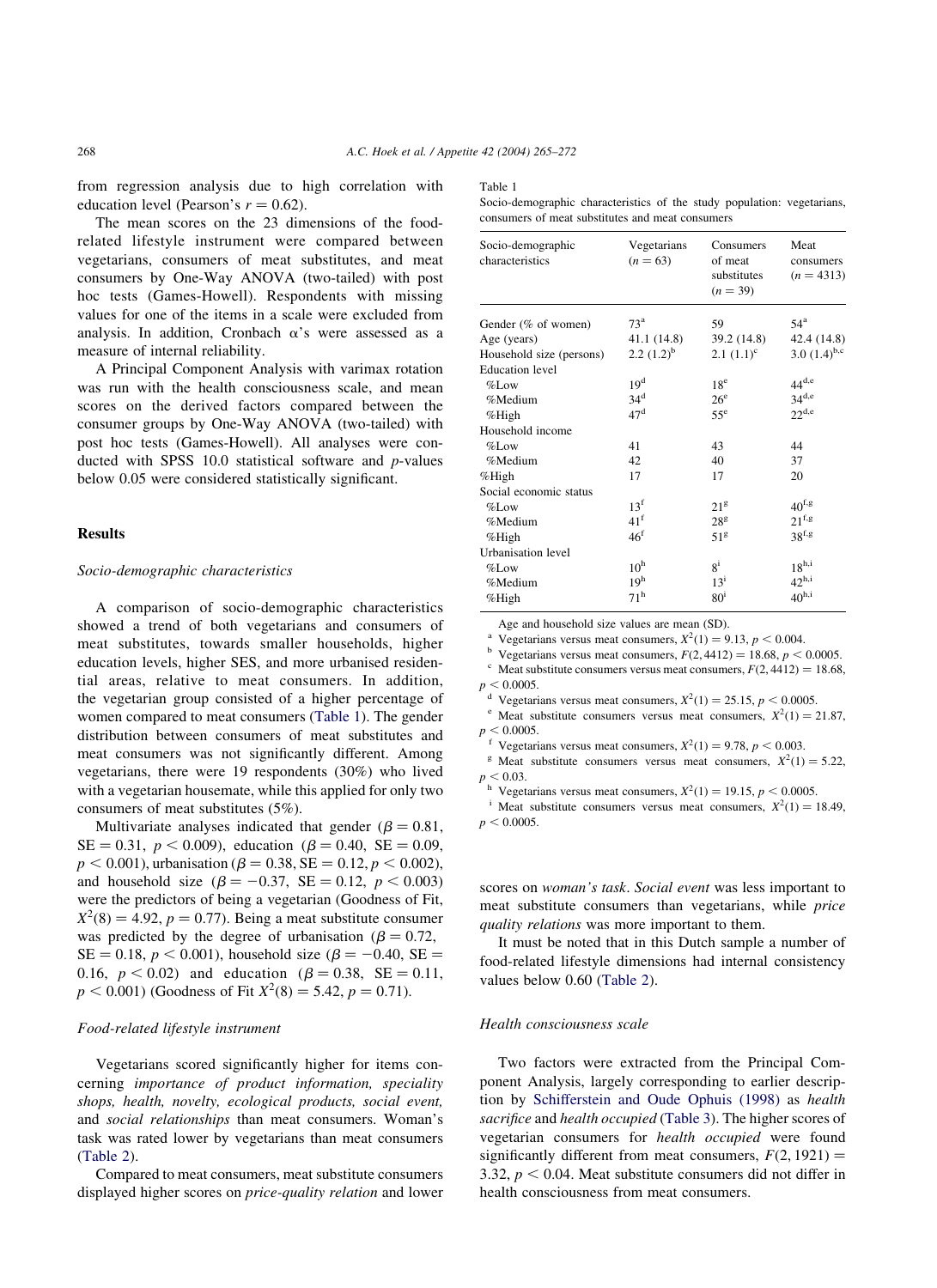#### <span id="page-4-0"></span>Table 2

| Food-related lifestyle attitudes of vegetarians, consumers of meat substitutes and meat consumers |  |  |  |
|---------------------------------------------------------------------------------------------------|--|--|--|
|                                                                                                   |  |  |  |

| Food-related lifestyle attitudes  | Cronbach $\alpha$ | Vegetarians<br>$(n = 32)$ |           | Consumers of meat<br>substitutes ( $n = 17$ ) |           | Meat consumers<br>$(n = 1638)$ |           |
|-----------------------------------|-------------------|---------------------------|-----------|-----------------------------------------------|-----------|--------------------------------|-----------|
|                                   |                   | Mean                      | <b>SD</b> | Mean                                          | <b>SD</b> | Mean                           | <b>SD</b> |
| Ways of shopping                  |                   |                           |           |                                               |           |                                |           |
| Importance of product information | 0.78              | $4.5^{\mathrm{a}}$        | 0.9       | 4.6                                           | 1.5       | 3.8 <sup>a</sup>               | 1.3       |
| Attitude towards advertising      | 0.52              | 2.7                       | 1.1       | 3.0                                           | 1.5       | 3.2                            | 1.1       |
| Enjoyment from shopping           | 0.53              | 4.2                       | 1.1       | 4.5                                           | 1.4       | 4.0                            | 1.2       |
| Speciality shops                  | 0.51              | 4.0 <sup>b</sup>          | 1.1       | 3.5                                           | 1.2       | $3.3^{\rm b}$                  | 1.2       |
| Price criteria                    | 0.70              | 4.2                       | 1.2       | 5.0                                           | 1.4       | 4.5                            | 1.4       |
| Shopping list                     | 0.59              | 4.9                       | 1.1       | 4.3                                           | 1.3       | 4.6                            | 1.4       |
| <b>Quality Aspects</b>            |                   |                           |           |                                               |           |                                |           |
| Health                            | 0.82              | $5.4^\circ$               | 1.2       | 4.4                                           | 1.7       | 4.0 <sup>c</sup>               | 1.4       |
| Price quality relation            | 0.58              | 4.7 <sup>d</sup>          | 0.7       | $5.5^{\mathrm{d,e}}$                          | 0.7       | 4.9 <sup>e</sup>               | 1.1       |
| Novelty                           | 0.72              | $4.7^{f}$                 | 1.2       | 4.5                                           | 1.2       | $4.1^{\rm f}$                  | 1.4       |
| Ecological products               | $0.80\,$          | 4.8 <sup>g</sup>          | 1.6       | 3.7                                           | 1.9       | 3.0 <sup>g</sup>               | 1.3       |
| Taste                             | 0.52              | 4.6                       | 1.0       | 4.4                                           | 0.8       | 4.8                            | 0.9       |
| Freshness                         | 0.75              | 5.8                       | 0.9       | 5.3                                           | 1.1       | 5.5                            | 1.2       |
| Cooking methods                   |                   |                           |           |                                               |           |                                |           |
| Interest in cooking               | 0.71              | 3.5                       | 1.4       | 3.9                                           | 1.4       | 3.5                            | 1.4       |
| Looking for new ways              | 0.88              | 4.5                       | 1.6       | 4.4                                           | 1.6       | 3.9                            | 1.6       |
| Convenience                       | 0.65              | 2.4                       | 1.1       | 2.9                                           | 1.6       | 2.7                            | 1.2       |
| Whole family                      | 0.38              | 4.3                       | 1.1       | 3.4                                           | 0.8       | 4.1                            | 1.2       |
| Planning                          | 0.50              | 3.5                       | 1.5       | 3.5                                           | 1.5       | 3.6                            | 1.2       |
| Woman's task                      | 0.74              | 1.9 <sup>h</sup>          | 1.0       | $2.0^{\rm i}$                                 | 0.8       | $3.0^{h,i}$                    | 1.5       |
| Consumption situation             |                   |                           |           |                                               |           |                                |           |
| Snacks versus meals               | 0.51              | 2.3                       | 0.7       | 2.3                                           | 0.8       | 2.2                            | 0.9       |
| Social event                      | 0.59              | $3.9^{j,k}$               | 1.3       | 2.4j                                          | 1.7       | 3.0 <sup>k</sup>               | 1.3       |
| Purchasing motives                |                   |                           |           |                                               |           |                                |           |
| Self-fulfilment in food           | 0.63              | 4.3                       | 1.3       | 3.9                                           | 1.1       | 4.2                            | 1.2       |
| Security                          | 0.60              | 3.3                       | 1.3       | 3.3                                           | 1.3       | 3.7                            | $1.2$     |
| Social relationships              | 0.63              | 5.1 <sup>1</sup>          | 0.7       | 4.9                                           | 1.1       | $4.5^{1}$                      | 1.2       |

Sum scores of scales were divided by number of items, items were rated on seven-point scales ranging from 'totally disagree' to 'totally agree'.<br>
<sup>a</sup> Vegetarians versus meat consumers,  $F(2, 1659) = 7.32$ ,  $p < 0.002$ .<br>
<sup>b</sup>

<sup>d</sup> Vegetarians versus meat substitute consumers,  $F(2, 1671) = 3.09$ ,  $p < 0.05$ .<br>
<sup>e</sup> Meat substitute consumers versus meat consumers,  $F(2, 1671) = 3.09$ ,  $p < 0.05$ .<br>
<sup>f</sup> Vegetarians versus meat consumers,  $F(2, 1651) = 3.$ 

<sup>h</sup> Vegetarians versus meat consumers,  $F(2, 1660) = 11.59$ ,  $p < 0.0005$ .<br>
<sup>i</sup> Meat substitute consumers versus meat consumers,  $F(2, 1660) = 11.59$ ,  $p < 0.0005$ .<br>
<sup>j</sup> Vegetarians versus meat substitute consumers,  $F(2, 167$ 

k Vegetarians versus meat consumers,  $F(2, 1671) = 7.90$ ,  $p < 0.0005$ .<br><sup>1</sup> Vegetarians versus meat consumers,  $F(2, 1667) = 3.86$ ,  $p < 0.03$ .

#### **Discussion**

The socio-demographic profile of vegetarians: predominantly women, highly educated, high SES, small households, and urbanised residential areas, was largely consistent with previous findings [\(Fraser, Welch, Luben,](#page-6-0) [Bingham, & Day, 2000; Freeland-Graves et al., 1986; Perry](#page-6-0) [et al., 2001](#page-6-0)). Consumers of meat substitutes had similar socio-demographic characteristics, apart from the higher number of women. It has been stated that women are the main users of these products ([McIlveen et al., 1999\)](#page-6-0). However, the ratio of male/female non-vegetarian

consumers of meat substitutes was found almost equal in the representative sample we used for this study. This implicates that for a thorough description of sociodemographic characteristics of consumers of meat substitutes it is useful to distinguish vegetarian from non-vegetarian respondents.

Differences in food-related lifestyle attitudes between vegetarians and meat consumers were dispersed among the five aspects of food-related lifestyle: ways of shopping, quality aspects, cooking methods, consumption situations and purchasing motives. Vegetarians had positive attitudes towards shopping in speciality shops and a high preference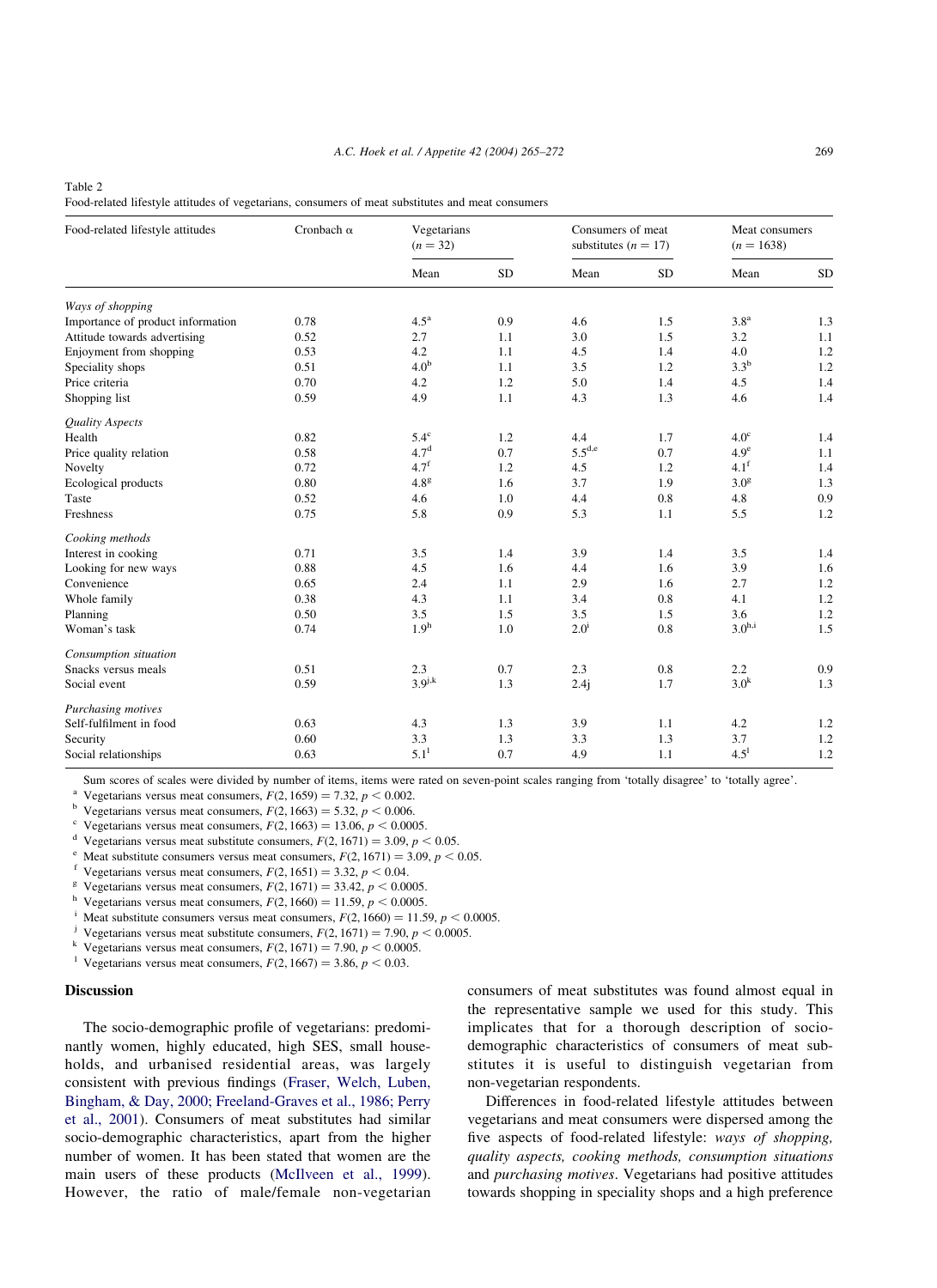<span id="page-5-0"></span>Table 3 Health consciousness of vegetarians, consumers of meat substitutes and meat consumers

| sacrifice | Factor 1 health Factor 2 health<br>occupied |
|-----------|---------------------------------------------|
| 5.2       | 1.2                                         |
| 0.89      | 0.72                                        |
| 36        | 22.                                         |
| 3.4(0.6)  | 3.2 $(0.6)^a$                               |
| 3.3(0.9)  | 3.0(0.7)                                    |
| 3.2(0.7)  | $2.9(0.7)^{a}$                              |
|           |                                             |

Values are mean (SD), items were rated on five-point scales ranging from 'totally disagree' to 'totally agree'. Items factor 1. I consider myself very health conscious; I think it is important to know well how to eat healthy; My health is so valuable to me, that I am prepared to sacrifice may things for it; I think that I take health into account a lot in my life; I have the impression that I sacrifice a lot for my health. I often dwell on my health [\(Schifferstein and Oude Ophuis \(1998\)](#page-7-0) reported these items loading on the opposite factor); I am prepared to leave a lot, to eat as healthy as possible. Items factor 2. I really don't think often about whether everything I do is healthy [R]; I do not continually ask myself whether something I do is healthy [R]; I don't want to ask myself all the time, whether the things I eat are good for me [R]; I have the impression that other people pay more attention to their health than I do [R] ([Schifferstein and Oude Ophuis \(1998\)](#page-7-0) reported these items loading on the opposite factor.); [R] Items were reversed for analysis.

Significant difference between vegetarians and meat consumers.

for ecological products, which was in line with our expectations. Health was more considered an important quality aspect by vegetarians than meat consumers, which was also supported by the health consciousness questionnaire. Furthermore, vegetarians paid a higher attention to product information labels and were more interested in new food products and new recipes. The importance of social aspects in eating was reflected in the purchasing motive to reinforce social relationships, but also regarding consumption situations: vegetarians seem to prefer to eat together with friends. Vegetarians do obviously not feel that the kitchen is a woman's domain, which can probably be explained by the large proportion of females in the vegetarian group.

Non-vegetarian meat substitute consumers appeared to be less distinguishing in food-related lifestyle attitudes compared to vegetarians, and took an intermediate position for most dimensions. Despite the small sample size of this consumer segment, the higher importance attached to price/quality, lower interest in social aspect of meals, and more feminist view with respect to food preparation were remarkable. One might have expected a higher attention of these consumers to health, ecological products or speciality shops, but this was not observed in our study. [Janda and](#page-6-0) [Trocchia \(2001\)](#page-6-0) have described vegetarian oriented consumers as individuals who do not consider themselves vegetarians, but prefer greater vegetarian options relative to meat-based choices. In line with the results presented here, vegetarian oriented consumers were found to be much more

similar, in terms of concern for the environment, to nonvegetarians than strict vegetarians. However, [Janda and](#page-6-0) [Trocchia \(2001\)](#page-6-0) did show a higher involvement of these consumers in nutritional health aspects.

Definite personal values expressed in food choice, such as ecological ideologies, are reported typical for vegetarians ([Lindeman & Sirelius, 2001\)](#page-6-0). Food-related lifestyle can be seen as a means of people to use food to achieve these personal life values ([Brunsø, Scholderer, & Grunert, 2002\)](#page-6-0). Although the meat avoiding behaviour of non-vegetarian consumers of meat substitutes resembles that from vegetarians, they do not seem to hold strong ideologies, given that their food-related lifestyle attitudes did not differ from meat consumers' attitudes to a great extent.

The study described in this paper has a number of limitations. First of all, we used data from a survey that had been collected previously. The two consumer segments of interest, vegetarians and non-vegetarian consumers of meat substitutes were not well represented in the overall sample. The proportion of vegetarians was around 1%, which is low compared to other survey data such as 4% in the UK ([British](#page-6-0) [Nutrition Foundation, 1995](#page-6-0)). We think that due to different descriptions used for the term 'vegetarian' these figures can vary substantially. Moreover, some vegetarian consumers do eat meat occasionally ([Barr & Chapman, 2002\)](#page-6-0). The definition used in this study was based on 'eating meat less than once a week', which could have resulted in a relatively low percentage of vegetarians. These small numbers of vegetarians and consumers of meat substitutes could have simplified the interpretation of the results, particularly with the description of food-related lifestyle and health attitudes of the subsample. Despite this, the illustrated attitudes of vegetarians were quite consistent with previous reports. In addition the data was taken from a large representative food consumption survey. We therefore think that this study still provides some valuable insights of these Dutch consumer groups in 1997/1998. It is well possible that there was some misclassification of consumers, since vegetarians were identified by means of self-reporting of dietary lifestyle and non-vegetarian consumers of meat substitutes were identified on the basis of consumption of a meat substitute product during the recording period. One of the disadvantages of a two-day food diary is that it does not reflect longterm intake [\(Buzzard, 1998](#page-6-0)). Our classification included at least the individuals who were familiar with the use of meat substitutes. Although it might still be possible that there are subjects in the meat consumer group who consume meat substitutes on a regular basis. The method used to assess attitudes to food was the food-related lifestyle questionnaire, which had successfully been applied to European food cultures: Denmark, Great Britain, France and Germany ([Bredahl & Grunert, 1998; Brunsø & Grunert, 1998;](#page-6-0) [Grunert et al., 1997](#page-6-0)). We found that some of the foodrelated lifestyle scales had fairly low reliabilities in the Dutch sample. For the purpose of this study, we decided to maintain the structure of the questionnaire (23 lifestyle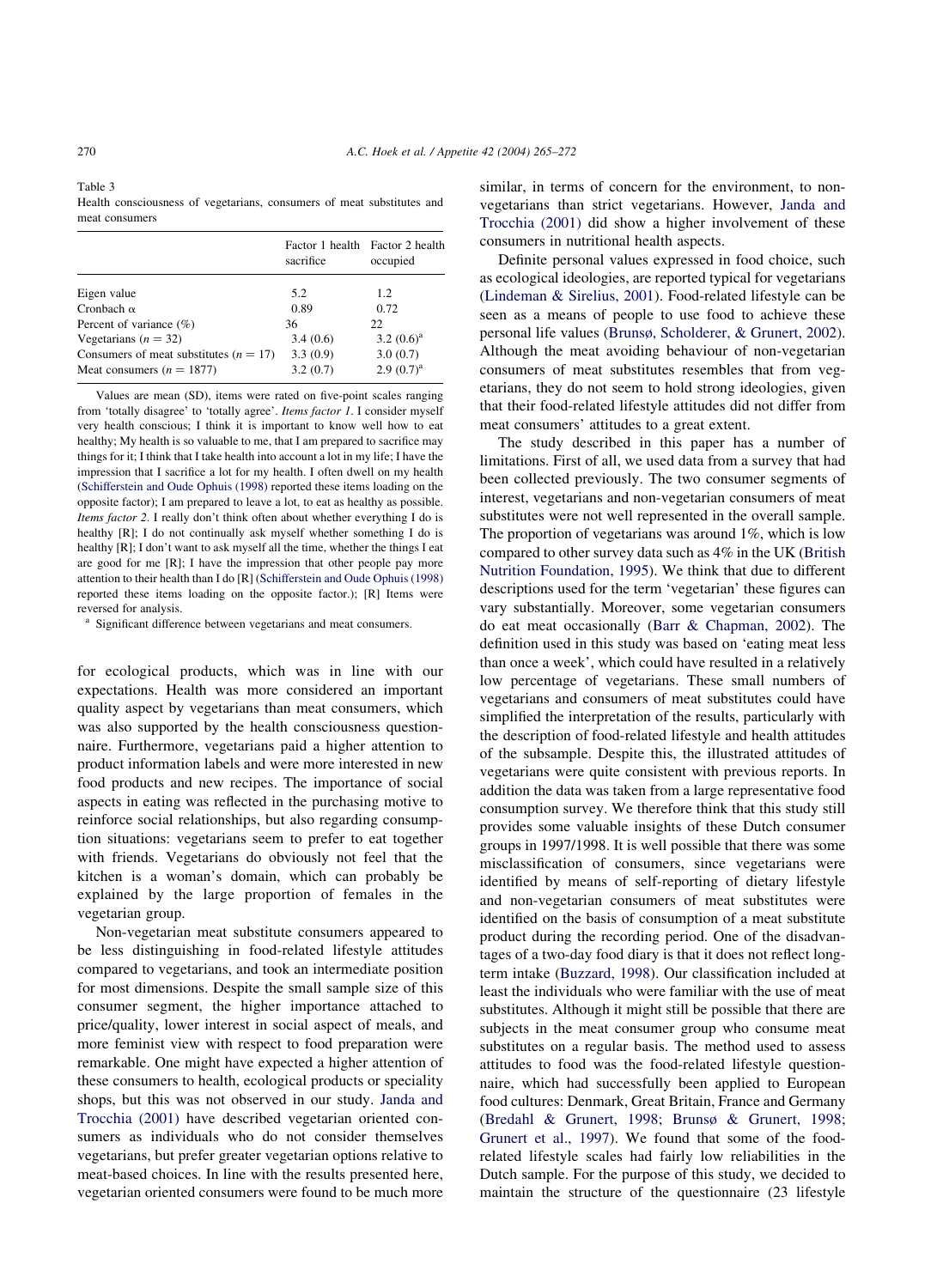<span id="page-6-0"></span>dimensions in five domains) in order to make comparisons between the different consumer groups for the various attitudinal aspects with respect to food. The data used for this study was collected in 1997 and 1998. The increase in market share of vegetarian products has often been associated with food crises, e.g. BSE, foot and mouth disease, which occurred successively from 1998 to 2000. A recent report from the Netherlands (Aurelia, 2002) indicates that concerns about meat are not an important motive to buy meat substitute products; therefore we think our study is still relevant.

The term 'vegetarian' is ambiguous, and there have been debates on how to use it, either as a typical food behaviour (e.g. avoiding meat) or as an ideology (e.g. caring for animals). It has even been proposed to remove the term completely from scientific literature [\(Weinsier, 2000](#page-7-0)). With the rising number of people with an interest in vegetarian diets, several new terms are introduced such as part-time vegetarian, semi- or demi-vegetarian, pseudo-vegetarian, or vegetarian-oriented consumer, which essentially seem to have the same meaning (British Nutrition Foundation, 1995, Janda & Trocchia, 2001, [Silverstone, 1993; Worsley &](#page-7-0) [Skrzypiec, 1998\)](#page-7-0).

The concept of vegetarianism is broadening. In future research we will therefore collect data on attitudes and motives of consumers with different levels of replacement of meat by vegetable based products. A significant decrease in meat consumption by Novel Protein Foods can only be reached when consumer wishes for meat substitute products of these various segments are identified and understood.

Although the socio-demographic profile of meat substitute consumers was comparable to those from vegetarians, they did not have the same attitudes towards food. Vegetarians considered ecological and health themes in relation to food important, while this was not observed at non-vegetarian meat substitute consumers. We suggest that for of a wider acceptance of meat substitutes, these products should not rely exclusively on ethical or health claims.

### Acknowledgements

This study is part of the research program PROFETAS (Protein Foods, Environment, Technology And Society) and funded by the Dutch Technology Foundation STW. We would like to thank Annelies Bus for assisting in data-analysis, and Saskia Meyboom for advising on the application of the Dutch National Food Consumption Survey, 1997/1998.

#### References

Allen, M. W., Wilson, M., Ng, S. H., & Dunne, M. (2000). Values and beliefs of vegetarians and omnivores. The Journal of Social Psychology, 140, 405–422.

- Aurelia (2002). Vleesvervangers in Nederland 2002. (A marketing report of meat substitutes in the Netherlands), Amersfoort, The Netherlands: Aurelia.
- Barr, S. I., & Chapman, G. E. (2002). Perceptions and practices of selfdefined current vegetarian, former vegetarian, and nonvegetarian women. Journal of the American Dietetic Association, 102, 355–360.
- Beardsworth, A. D., & Keil, E. T. (1992). The vegetarian option: varieties, conversions, motives and careers. Sociological Review, 40, 253–293.
- Bredahl, L., & Grunert, K. G. (1998). Food-related life-style trends in Germany, 1993–1996. MAPP Working Paper No. 50. Aarhus: The Aarhus School of Business.
- British Nutrition Foundation (1995). Vegetarianism. Briefing Paper, London: British Nutrition Foundation.
- Brunsø, K., & Grunert, K. G. (1998). Cross-cultural similarities and differences in shopping for food. Journal of Business Research, 42, 145–150.
- Brunsø, K., Scholderer, J., & Grunert, K. G. (2004). Closing the gap between values and behavior: a means-end theory of lifestyle. Journal of Business Research, in press.
- Buzzard, M. (1998). 24-Hour dietary recall and food record methods. In W. Willet (Ed.), Nutritional epidemiology (pp. 50–73). Oxford: Oxford University Press.
- Davies, J., & Lightowler, H. (1998). Plant-based alternatives to meat. Nutrition & Food Science, 2, 90–94.
- Fraser, G. E., Welch, A., Luben, R., Bingham, S. A., & Day, N. E. (2000). The effect of age, sex, and education on food consumption of a middle-aged English Cohort: EPIC in East Anglia. Preventive Medicine, 30, 26–34.
- Freeland-Graves, J. H., Greninger, S. A., & Young, R. K. (1986). A demographic and social profile of age- and sex-matched vegetarians and nonvegetarians. Journal of the American Dietetic Association, 86, 907–913.
- Grunert, K. G., Brunsø, K., & Bisp, S. (1997). Food-related life-style: Development of a cross-culturally valid instrument for market surveillance. In L. Kahle, & C. Chiagouris (Eds.), Values, lifestyles and psychographics (pp. 337–354). Hillsdale, NJ: Erlbaum.
- Hulshof, K. F. A. M., Kistemaker, C., & Bouman, M. (1998). Enkele persoonskenmerken van respondenten. Gegevens van drie voedselconsumptiepeilingen: 1987–1988, 1992 en 1997–1998 [Some personal characteristics of respondents. Data from three food consumption surveys: 1987–1988, 1992 en 1997–1998]. TNO report V98.822, Zeist, The Netherlands: TNO Nutrition and Food Research.
- Jabs, J., Devine, C. M., & Sobal, J. (1998). Model of the process of adopting vegetarian diets: health vegetarians and ethical vegetarians. Journal of Nutrition Education, 30, 197–202.
- Janda, S., & Trocchia, P. J. (2001). Vegetarianism: toward a greater understanding. Psychology & Marketing, 18, 1205–1240.
- Jongen, W. M. F., & Meerdink, G. (2001). Pea proteins based food products as meat replacers: The Profetas concept. Nahrung/Food, 45, 402–404.
- Kalof, L., Dietz, T., Stern, P. C., & Guagnano, G. A. (1999). Social psychological and structural influences on vegetarian beliefs. Rural Sociology, 64, 500–511.
- Kenyon, P. M., & Barker, M. E. (1998). Attitudes towards meat-eating in vegetarian and non-vegetarian teenage girls in England: an ethnographic approach. Appetite, 30, 185–198.
- Lindeman, M., & Sirelius, M. (2001). Food choice ideologies: the modern manifestations of normative and humanist views of the world. Appetite, 37, 175–184.
- McIlveen, H., Abraham, C., & Armstrong, G. (1999). Meat avoidance and the role of replacers. Nutrition & Food Science, 1, 29-36.
- NEVO (1996). Dutch food composition database. Den Haag, The Netherlands: Voorlichtingsbureau voor de Voeding (Netherlands Nutrition Center).
- Oude Ophuis, P. A. M. (1989). Measuring health orientation and health consciousness as determinants of food choice behavior: Development and implementation of various attitudinal scales. In G. J. Avlonitis,